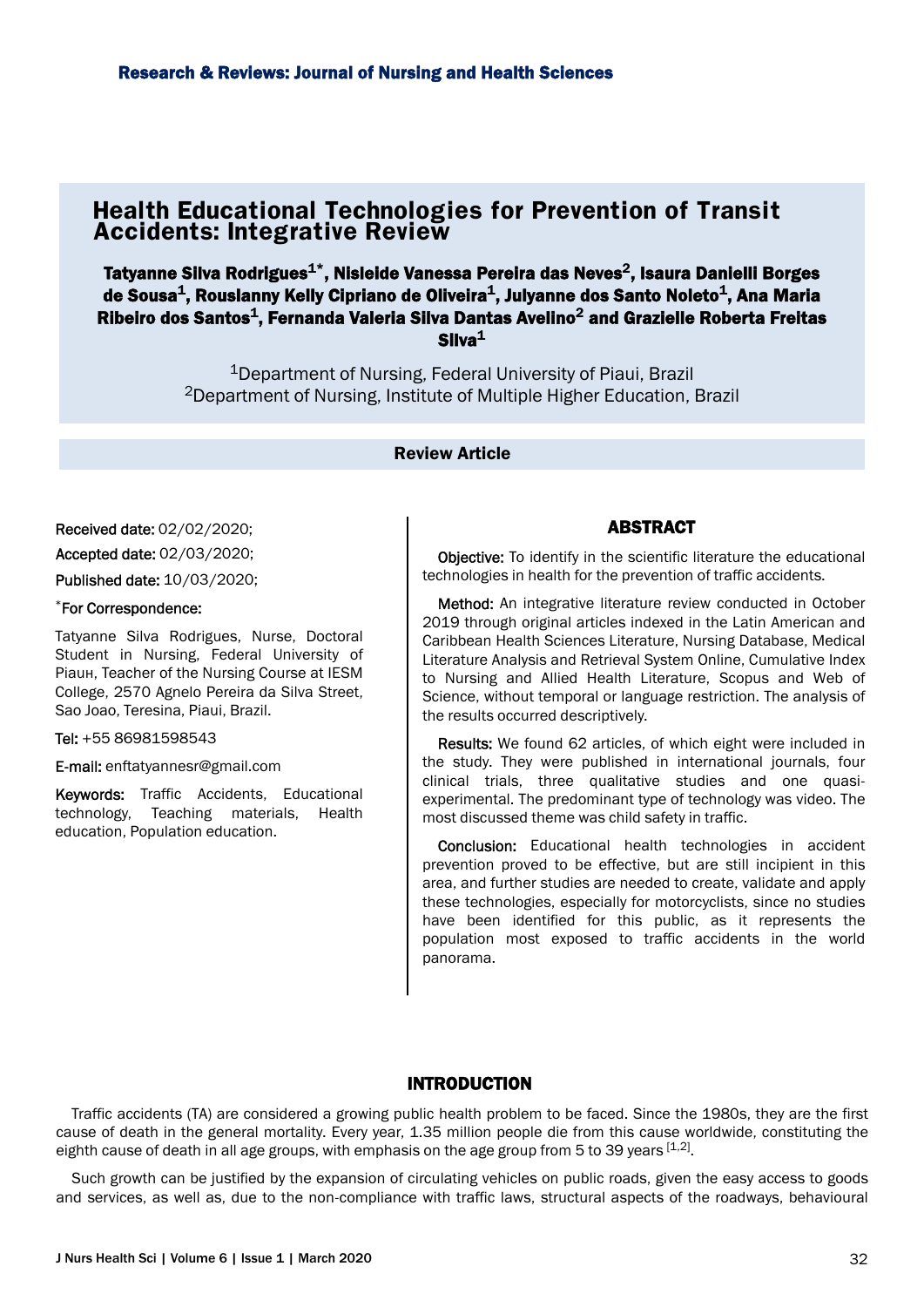aspects and traffic education, which consequently occurs in the increasing number of accidents involving these means of transport [3]

In this context, accidents involving motorcycles are growing considerably because it is an agile, low cost vehicle for purchase and maintenance, easy to handle, due to the possibility of use as a cruising and work vehicle, in the delivery and people displacement market. However, occupants of this type of vehicle are more vulnerable to injury, sequelae and death, since there are no protections and vehicle structure to absorb the impact on the accident [1,4].

Deaths in TA occur in 90% of developing and underdeveloped countries, which contribute with 54% of global vehicles. It is estimated that there are between 20 and 50 million nonfatal injuries annually and that if no measures are put in place to reduce the impact of morbidity and mortality, traffic accidents will be the fifth leading cause of death in the world population by 2030. It is seen that in addition of fatal victims, traffic results in expensive costs for different sectors of society, with health being the most affected [5,6].

Traffic accidents represent a global health cost of 18 billion/year and, if current conditions are maintained, there will be approximately 2 million traffic deaths worldwide in 2020. In Brazil, between 2010 and 2016 there were 615, 101 hospital admissions for accidents involving motorcycles, which generated an expense of approximately 640 million reais. Of these hospitalizations, 194,796 (32%) were in the Northeast region that ranked second in the ranking by region, justified by the growth of the motorcycle fleet in the country's total vehicles, with an increase of 27% in 2016 and reached 34% in the Northeast region [1,6,7].

In Brazil in 2017, the study of the global burden of diseases, injuries and risk factors identified that only non-fatal trauma from falls and traffic accidents generated short and long term disabilities in 226 million individuals. Fatal injuries accounted for 8% of mortality worldwide, killing 5 million people, an increase of about 2% over 2007 data and an overall mortality rate of 58 per 100,000 inhabitants. That same year, trauma accounted for 12% of the potential 1.65 billion years of life lost <sup>[8]</sup>.

The dynamic and multiple causes of traffic accidents make that several factors be responsible for such occurrences. However, traffic violence is analyzed in most studies, focusing on objective factors such as speeding, problems on public roads and non-compliance with traffic laws. However, among health conditioners and determinants, behavioural aspects are considered fundamental for changes in the area of health promotion, prevention and protection, despite being aspects not commonly addressed in traffic morbidity and mortality statistics  $^{[7]}$ .

Thus, educational activities and campaigns are an important component of traffic safety strategies, as education is one of the key resources to improving health indicators. However, in the area of health, the educational process of the population respects the same innovation needs that globalization imposes on all other sectors. Therefore, different behaviours need to be combined with multiple learning experiences and educational interventions [9].

It is, therefore, necessary that different methodologies be applied, in order to attract and sensitize drivers of vehicles who are disinterested in lectures, debates and other forms of educational activities, said to be tiring for them. Thus, it can be suggested that educational technologies are useful and indispensable tools to be used in health education, as a facilitating means to provide knowledge and health to the population  $^{[4,7]}.$ 

Given the above, it is observed the relevance of this study, because it emphasizes a public health problem evident in society, which makes them a priority public for scientific research, since no review studies were found that presented the technologies developed for traffic health education, in which from exploration it is possible to deepen knowledge and develop strategies that can influence their conduct. Thus, this article aims to identify in the scientific literature the educational technologies in health to prevent traffic accidents.

## LITERATURE REVIEW

An integrative literature review study, developed in six subsequent steps:

- 1. Selection of the guiding question
- 2. Definition of the characteristics of the primary research of the sample
- 3. Selection, in pairs, of the research that comprised the review sample
- 4. Analysis of the findings of the articles included in the review
- 5. Interpretation of results and
- 6. Presentation of the review, with critical synthesis of the findings  $^{[10]}$ .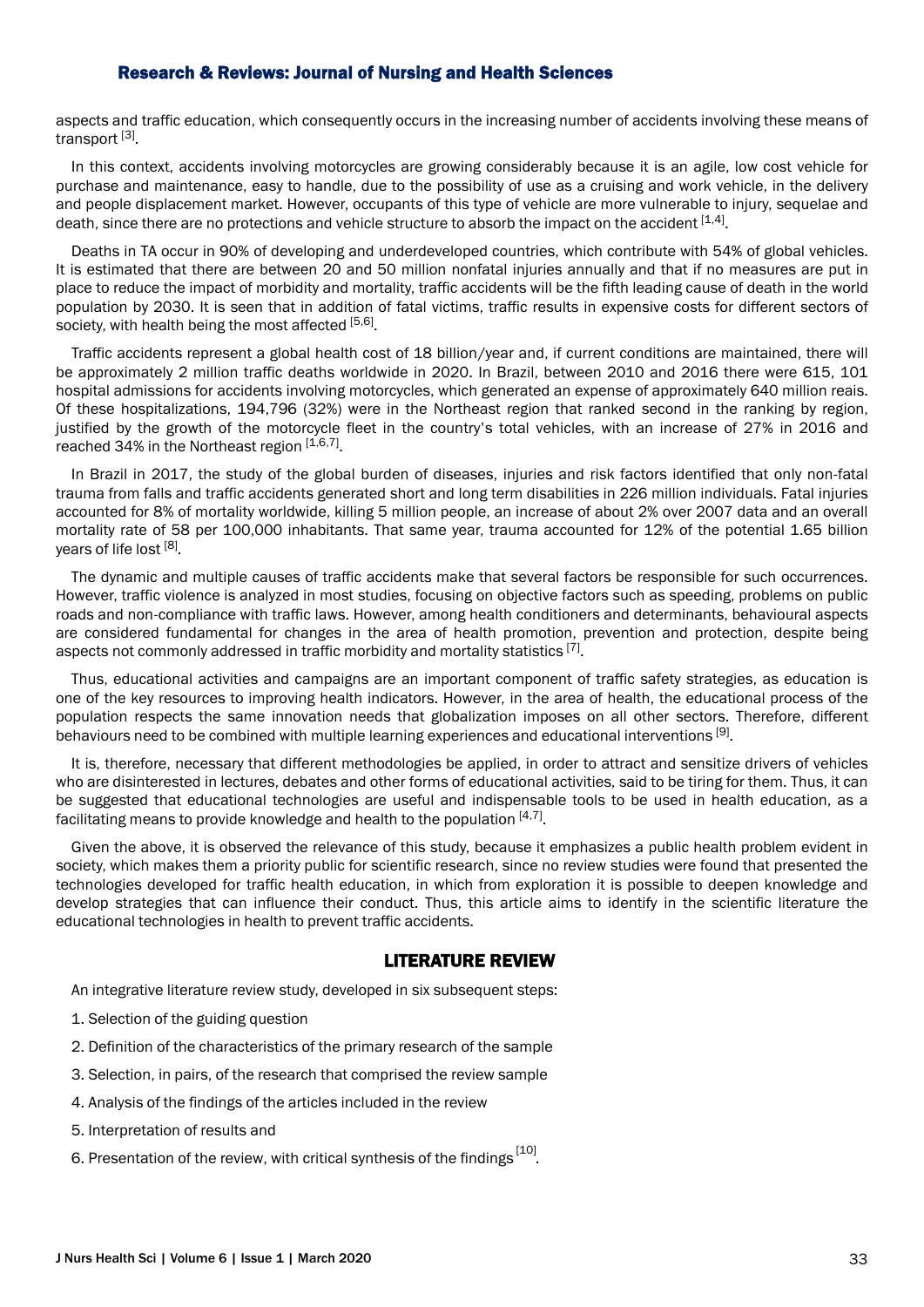The research question that guided the study was: What technologies are available in the literature for health education to prevent traffic accidents? Structured from the PICo technique, where P refers to the problem (traffic accidents); I, situation of interest of the study (educational technologies) and Co, characterize the context (health education).

To obtain the sample to be included in the review, the survey was conducted in October 2019, by virtual access to the databases: Latin American and Caribbean Health Sciences Literature (LILACS); Nursing Database (BDENF), both via the Virtual Health Library (VHL); Medical Literature Analysis and Retrieval System Online (MEDLINE), via PubMed; Cumulative Index to Nursing and Allied Health Literature (CINAHL) via Core Collection; Scopus (Elsevier); and Web of Science.

To ensure a broad search, the uncontrolled descriptors and terms were associated in different combinations by means of the Boolean operators OR and AND. The articles, in their entirety, were consulted through the portal of journals of the Coordination for the Improvement of Higher Education Personnel (CAPES) and the descriptors in the database of Descriptors in Health Sciences (DeCS), their English equivalents, in *Medical Subject Headings* (MeSH) and the CINAHL Titles. Thus, to search for studies, the advanced search form of the respective databases was used, as can be seen in Figure 1, the application of the descriptors and their relative combinations.



**Figure 1.** Controlled and uncontrolled descriptors employed in the database search strategy. Teresina, Piaui, Brazil, 2019.

Due to the specific characteristics for access in each database, the search of the studies followed the criteria and manuals of each database, by two independent researchers, who standardized the sequence of application of the descriptors and then compared the results obtained, in order to maintain consistency in the search for articles and avoid possible biases.

Inclusion criteria were: primary articles that presented educational technology for the prevention of traffic accidents, published until September 2019, in any language. Exclusion criteria were: literature review articles, dissertations, theses, editorials, case reports that did not answer the research question. Duplicate studies between databases were counted only once.

We found 62 articles for analysis, 2 from LILACS, 1 from BDENF, 34 from MEDLINE, 16 from CINAHL, 9 from Scopus and 0 from Web of Science. The studies found were exported to the Endnote Web bibliographic reference manager, available from the Web of Science, for better organization of the identified studies and evaluation of duplicity. It is noteworthy that the exportation of articles occurred from the most specific bases for Nursing and Health, to others common in remaining areas <sup>[11]</sup>. Sample selection was performed based on the guidelines of the *Preferred Reporting* Items for Systematic Reviews and Meta-Analyzes (PRISMA), which is detailed in Figure 2.

The extraction of data from the studies included in the review was performed by means of adapted data collection instrument and proposed by the Red de Enfermeria in Salud Ocupaccional (RedENSO International) [12], which includes identification data of the author, databases, data publication, adopted theoretical reference, year and place of study, methodological characteristics, main results and conclusions and educational technology used for accident prevention.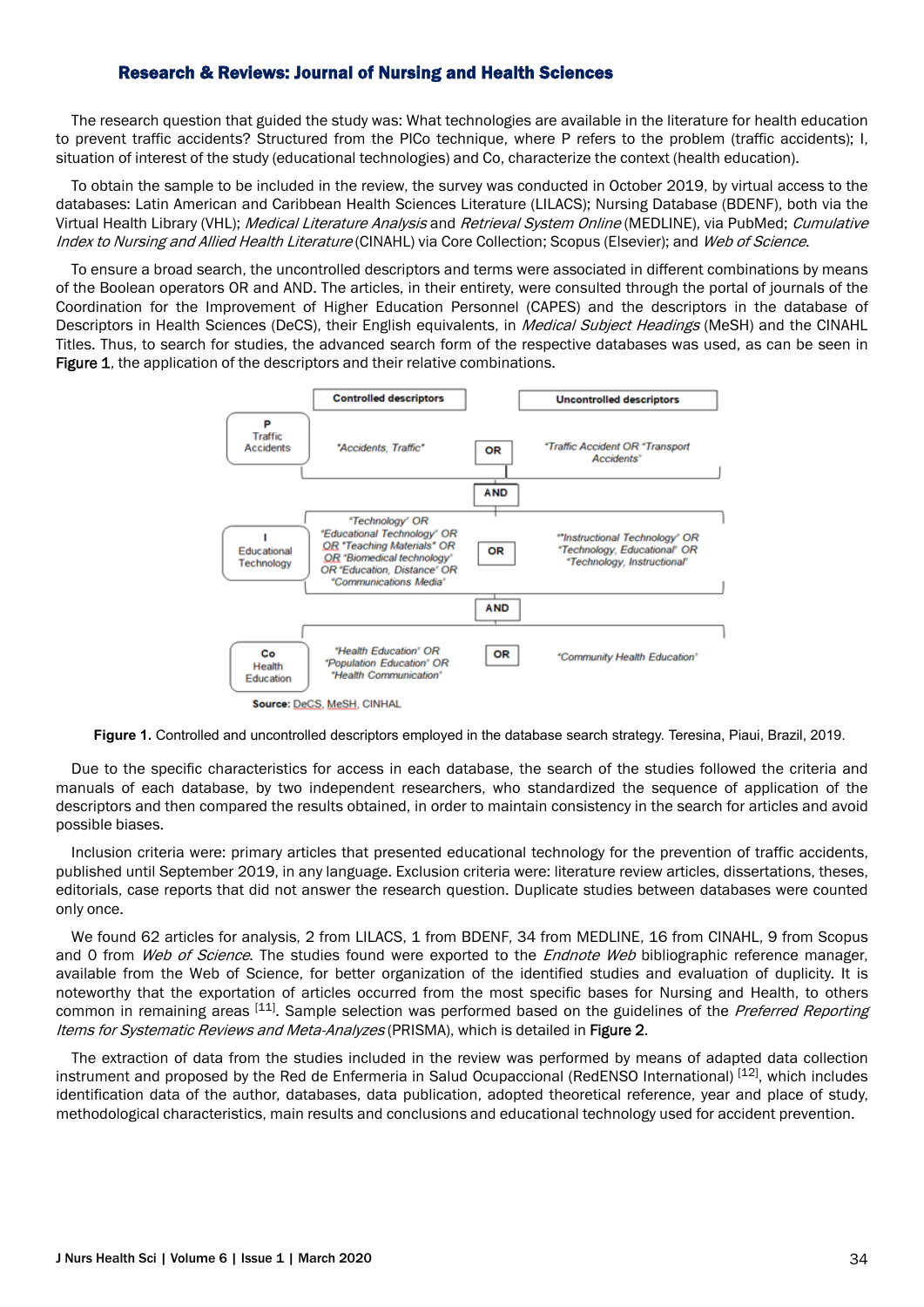

**Figure 2.** Flowchart of selection of primary studies included in this review. Teresina, Piaui, Brazil, 2019.

The methodological quality of the studies was assessed based on the standardized instruments of the Joanna Briggs Institute (JBI), independently by two reviewers, through the Checklist for Randomized Controlled Trials for randomized studies, consisting of 13 questions, namely: methodology used, with alternatives: yes, no, uncertain or not applicable. For qualitative studies it was used Critical Appraisal Checklist for analytical cross sectional studies containing 8 questions about the research and development of the Checklist for Quasi-Experimental Studies to assess the quasi-experimental study . It is noteworthy that the divergences between the researchers were resolved recurring to the discussion among themselves, when necessary; there was an intervention of a third reviewer.

For analysis of the studies' evidence level were used recommendations of Oxford Centre for Evidence-based Medicine<sup>[13]</sup>:

- 1A A systematic review of randomized controlled trials;
- 1B A randomized controlled trial with narrow confidence interval;
- 1C "All or nothing" therapeutic results;
- 2A A systematic review of cohort studies;
- 2B A cohort study, including lower quality randomized controlled trial;
- 2C An observation of therapeutic results or ecological studies;
- 3A A systematic review of case-control studies;
- 3B A case-control study;
- 4 Two case reports, including cohort or lower quality case control;
- 5 An expert opinion.

Subsequently, the presentation of results and discussion of data was made descriptively, allowing the reader to evaluate the applicability of this integrative review in clinical practice, as well as the contemplation of the objective proposed by the study. There was no funding for the study, as well as no conflicts of interest in conducting this research. As an integrative literature review, the article did not need to be submitted to the Ethics and Research Committee.

#### RESULTS

For a better understanding of the results, after searching the articles in the database and applying the inclusion and exclusion criteria, we obtained a final sample of eight articles, which were read and analyzed according to Table 1, which presents a detailed synthesis. With data of the authors, year, country, methodological design, objective, applied technology, main results and level of evidence.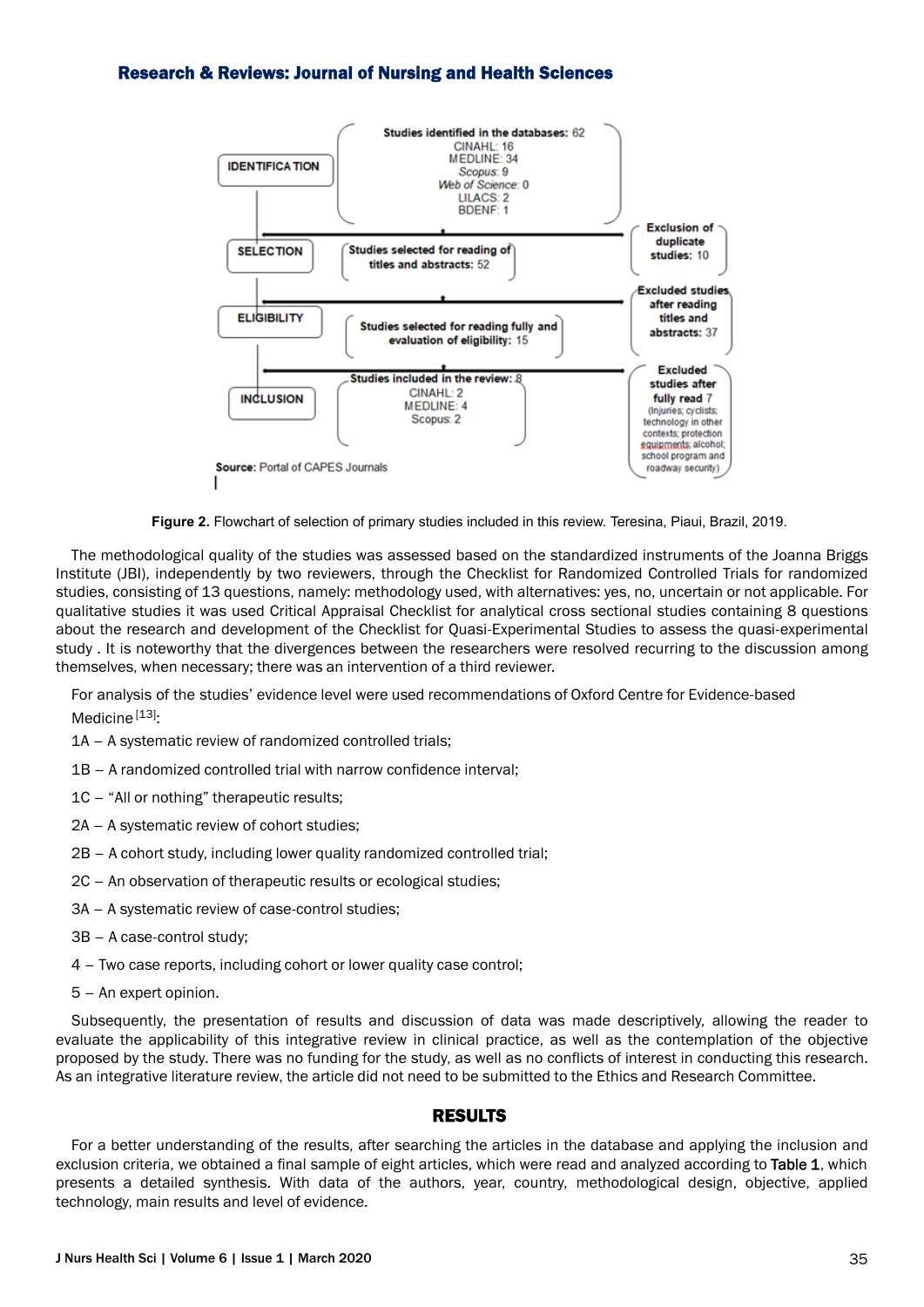In the final sample, publications from 2019 and 2018 dominated in quantity (n=2). The database with the largest number of articles selected was MEDLINE/Pubmed (n=4). Regarding the design of the studies, there was a predominance of randomized clinical trials (n=4) and qualitative studies (n=3). Of the eight articles selected, four addressed child safety technologies for parents, focused on proper seat placement in vehicles.

| Authors/Year/<br><b>Country</b>                                                                      | Drawing/Sample                                                                                       | Objective                                                                                                                                                                                  | <b>Educational</b><br>technology                                                                                            | <b>Main Results</b>                                                                                                                                  | Level of<br><b>Evidence</b> |
|------------------------------------------------------------------------------------------------------|------------------------------------------------------------------------------------------------------|--------------------------------------------------------------------------------------------------------------------------------------------------------------------------------------------|-----------------------------------------------------------------------------------------------------------------------------|------------------------------------------------------------------------------------------------------------------------------------------------------|-----------------------------|
| Swartz<br>et<br>-al.<br>United<br>(2019)<br><b>States</b>                                            | Randomized controlled<br>study was conducted with<br>195 parents of children<br>aged 0 to 24 months. | Assess<br>the<br>effectiveness<br>of<br>a<br>media DVD designed<br>to improve knowledge<br>of child and infant car<br>seat installation.                                                   | Video                                                                                                                       | It resulted in significant<br>gains in parents' knowledge<br>and installation of baby<br>seats in cars.                                              | 1B                          |
| George.<br>Bodiford,<br>Humphries,<br>Stoneburner<br>and<br>Holder<br>(2019)<br><b>United States</b> | Longitudinal<br>quasi-<br>experimental study                                                         | Test<br>three-<br>a<br>component<br>community preventive<br>intervention<br>with<br>alcohol companies to<br>reduce<br>alcohol<br>consumption<br>and<br>direction.                          | Billboards, mobile<br>television<br>apps,<br>commercials,<br>and<br>reports in newspapers<br>television<br>and<br>stations. | Reduction<br>in<br>monthly<br>percentage<br>οf<br>drivers<br>arrested for driving under<br>the influence of alcohol.                                 | 2B                          |
| Lessa<br>et<br>al.<br>(2018) Brazil                                                                  | Qualitative,<br>methodological study                                                                 | <b>Build</b><br>an<br>educational<br>booklet<br>for teens on traffic<br>accident prevention.                                                                                               | Primer                                                                                                                      | It proved effective as a<br>support<br>material<br>in<br>educational<br>practices<br>performed by nursing and<br>other professionals.                | 2C                          |
| Griffin,<br>Watt,<br>Kimble and Shields<br>(2018) Australia                                          | Qualitative study                                                                                    | To investigate the<br>effect<br>of<br>an<br>educational<br>intervention<br>at<br>the<br>population level.                                                                                  | Posters                                                                                                                     | Increased efficacy of post<br>intervention<br>prevention<br>strategies.<br>but<br>not<br>significant.                                                | 2C                          |
| Gaulda, Lewisa,<br>White and Watson<br>(2016) Australia                                              | Qualitative study with<br>144 drivers                                                                | Validate behavioral,<br>normative beliefs and<br>control over initiating,<br>monitoring/reading<br>and<br>responding to<br>social<br>interactive<br>technology<br>on<br>the<br>smartphone. | Interactive<br>smartphone<br>technology                                                                                     | It identified seven beliefs<br>as potential targets<br>for<br>public education messages,<br>including slow traffic for both<br>monitoring behaviors. | 2C                          |
| Shenoi,<br>Saz.<br>Ma<br>Jones,<br>and<br>Yusuf (2010) Peru                                          | Prospective<br>randomized study with<br>274 parents of children<br>under 9 years.                    | Test the impact of<br>an educational video<br>to improve knowledge<br>of child<br>passenger<br>safety.                                                                                     | Video                                                                                                                       | Passenger safety could<br>be effectively communicated<br>to parents in the emergency<br>department reviewed.                                         | 1B                          |
| Snowdon et al.<br>(2008) Canada                                                                      | Randomized study with<br>families reporting<br>418<br>over 732 children.                             | Seek to improve<br>child safety in vehicles                                                                                                                                                | Computer<br>simulation; Storybook;<br>Slide show                                                                            | The results indicated that<br>knowledge increased<br>the<br>significantly<br>after<br>the<br>intervention.                                           | 1B                          |
| Zeedyk<br>and<br>Wallace<br>(2003)<br><b>Great Britain</b>                                           | Randomized study with<br>120 families                                                                | Evaluate<br>the<br>effectiveness<br>of<br>a a<br>video on child road<br>safety.                                                                                                            | Video                                                                                                                       | The study indicated that<br>when<br>video,<br>used<br>the<br>casually, did not have impact<br>on parents or children.                                | 1B                          |
| <b>Source: CINAHL, MEDLINE and Scopus</b>                                                            |                                                                                                      |                                                                                                                                                                                            |                                                                                                                             |                                                                                                                                                      |                             |

**Table 1.** Summary of articles included in the review. Teresina, Piaui, Brazil, 2019.

Regarding the technologies used by the articles, there was a diversity of uses of digital and non-digital technologies in the same study (n=2), as well as only one in the others, such as: booklet, posters, smartphone applications, with predominance of video (n=3). Regarding the level of evidence, it was observed that four were randomized controlled trials with narrowed confidence interval, evaluated at 1B and three were observation of therapeutic outcomes or ecological studies, classified as 2C.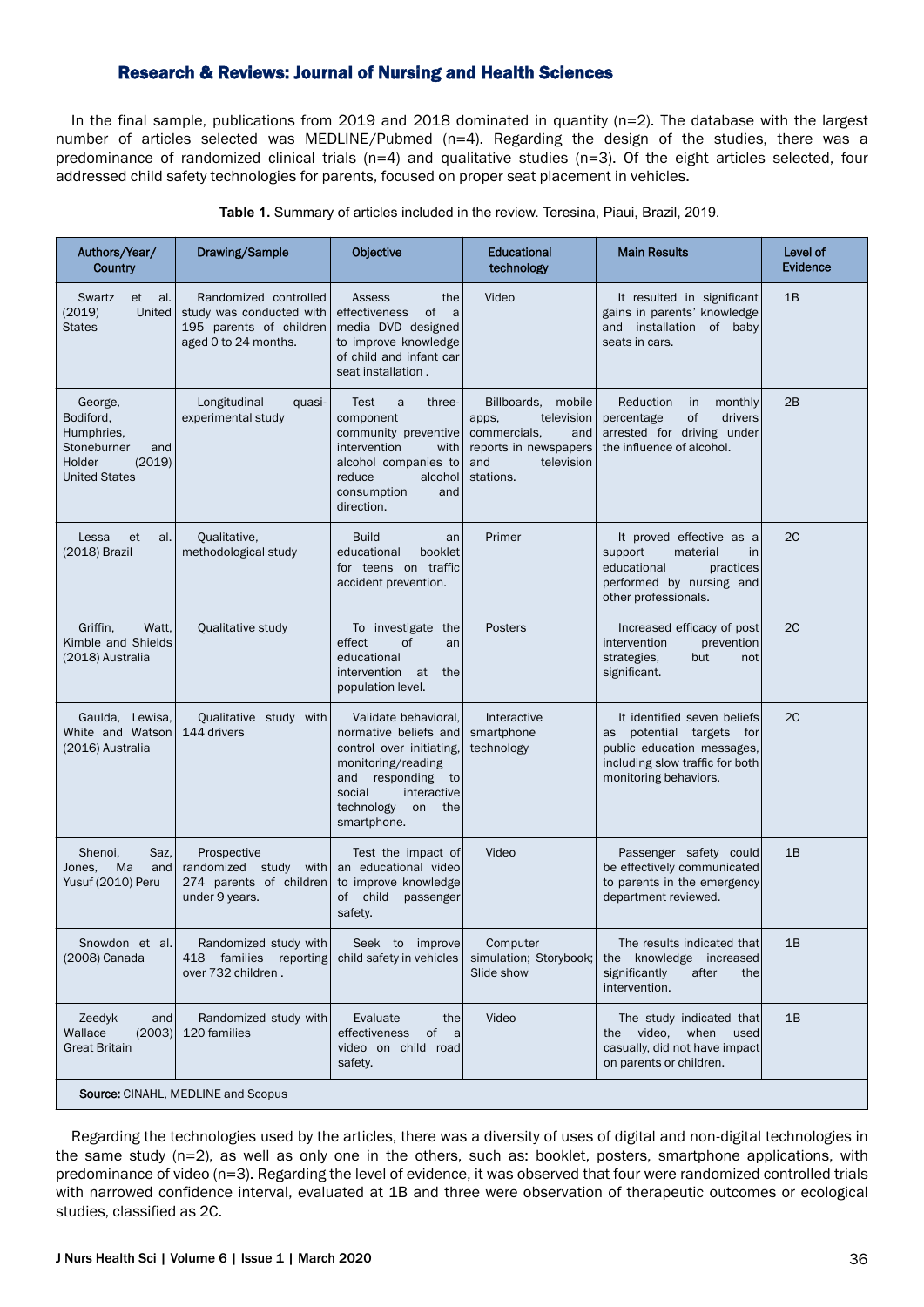Most of the studies were international (87.5%) with a predominance of publications in the United States and Australia, a fact that demonstrates the need for Brazilian publications on the subject, considering that traffic accidents in this reality display high rates and biased estimates for the coming years.

Regarding the methodological analysis of the randomized clinical trials, it was observed that most of the instrument items were followed by all studies. Regarding the item of concealment of participants, guardians and evaluators and allocation of groups blindly, it was not clear in the studies. In all studies, items that dealt with the random allocation of groups were considered uncertain; whether the measured results were reliable; and if the design was appropriate to the topic of analysis (Table 2).

**Table 2.** Evaluation of the methodological quality of the included randomized controlled trials. Teresina, Piaui, Brazil, 2019.

| <b>Questions</b>                                                                                                                                                         | Shenoi et al. | Swartz et al. | Snowdon et al. | Zeedyk and<br>Wallace |
|--------------------------------------------------------------------------------------------------------------------------------------------------------------------------|---------------|---------------|----------------|-----------------------|
| 1. Was the treatment group allocation truly random?                                                                                                                      | Uncertain     | Uncertain     | Uncertain      | Uncertain             |
| 2. Was the allocation to groups blind?                                                                                                                                   | <b>Not</b>    | <b>Not</b>    | <b>Not</b>     | <b>Not</b>            |
| 3. Were treatment groups comparable at baseline?                                                                                                                         | Yes           | Yes           | Yes            | Yes                   |
| 4. Was treatment concealed from participants?                                                                                                                            | Yes           | Yes           | Yes            | <b>Not</b>            |
| 5. Was it concealed from those responsible for applying the<br>treatment in which group the participants were allocated?                                                 | <b>Not</b>    | <b>Not</b>    | <b>Not</b>     | <b>Not</b>            |
| 6. Was it concealed from the outcome assessors the group in<br>which were allocated the participants?                                                                    | <b>Not</b>    | <b>Not</b>    | <b>Not</b>     | <b>Not</b>            |
| 7. Were the different study groups treated identically, except for<br>the above intervention?                                                                            | Yes           | Yes           | Yes            | Yes                   |
| 8. Has the follow-up been completed, and if not, has the use of<br>strategies to address its absence been addressed?                                                     | Yes           | Yes           | Yes            | Yes                   |
| 9. Were participants analyzed in the groups to which they were<br>randomized?                                                                                            | Yes           | Yes           | Yes            | Yes                   |
| 10. Were the results evaluated in the same way for all groups?                                                                                                           | Yes           | Yes           | Yes            | Yes                   |
| 11. Were the results measured reliably?                                                                                                                                  | Uncertain     | Uncertain     | Uncertain      | Uncertain             |
| 12. Was the statistical analysis used appropriate?                                                                                                                       | Yes           | Yes           | Yes            | Yes                   |
| 13. Is the study design appropriate to the topic under analysis,<br>and was any deviation from the standard design evident during the<br>development or analysis phases? | Uncertain     | Uncertain     | Uncertain      | Uncertain             |
| <b>Source:</b> Prepared by the authors                                                                                                                                   |               |               |                |                       |

Regarding the qualitative studies, they obtained positive responses to the criteria analyzed (Table 3). The quasiexperimental study was uncertain in the control group and statistical analysis items (Table 4).

**Table 3.** Evaluation of the methodological quality of qualitative studies included. Teresina, Piaui, Brazil, 2019.

| <b>Ouestions</b>                                                       | Silva et al. | Gauld et al. | Griffin et al. |
|------------------------------------------------------------------------|--------------|--------------|----------------|
| 1. Were the inclusion criteria clearly defined?                        | Yes          | Yes          | Yes            |
| 2. Were the study subjects and scenario described in detail?           | Yes          | Yes          | Yes            |
| 3. Has exposure been measured in a valid and reliable manner?          | Yes          | Yes          | Yes            |
| 4. Were objective and standard criteria used to measure the condition? | Yes          | Yes          | Yes            |
| 5. Have confounding factors been identified?                           | Yes          | Yes          | Yes            |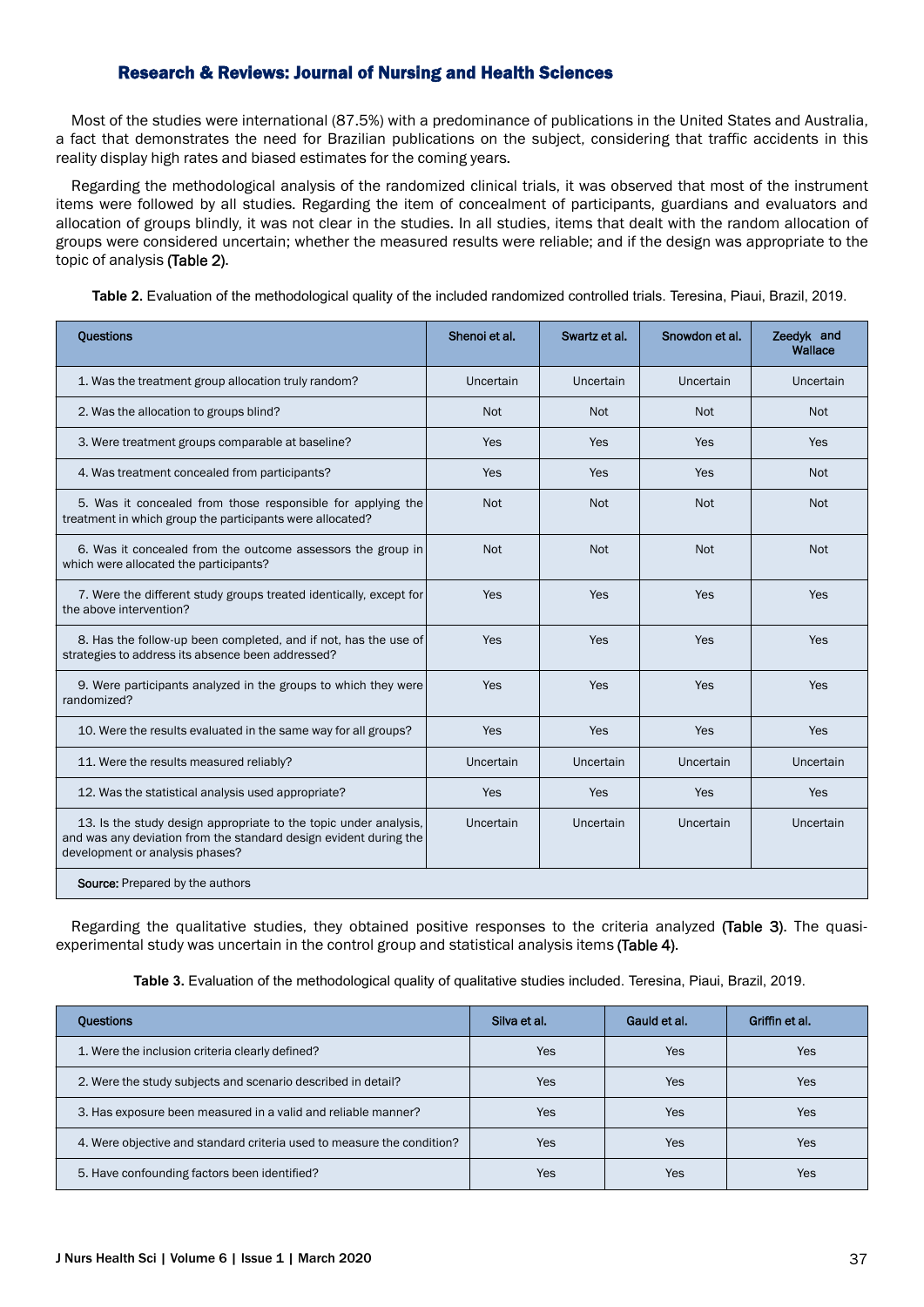| 6. Have strategies for dealing with confounding factors been stated? | Yes | Yes | Yes |
|----------------------------------------------------------------------|-----|-----|-----|
| 7. Were results validly and reliably measured?                       | Yes | Yes | Yes |
| 8. Was the appropriate statistical analysis used?                    | Yes | Yes | Yes |
| <b>Source:</b> Prepared by the authors                               |     |     |     |

**Table 4.** Evaluation of the methodological quality of quasi-experimental studies included, Teresina, Piaui, Brazil, 2019.

| <b>Questions</b>                                                                                                                   | George et al. (2019) |
|------------------------------------------------------------------------------------------------------------------------------------|----------------------|
| 1. Is it clear from the study what is the cause and effect?                                                                        | Yes                  |
| 2. Are the participants included in any comparison similar?                                                                        | Yes                  |
| 3. Did included participants receive similar treatment/care beyond exposure or intervention of<br>interest?                        | Yes                  |
| 4. Is there a control group?                                                                                                       | Uncertain            |
| 5. Were there multiple outcome assessments before and after the intervention/exposure?                                             | Yes                  |
| 6. The follow-up period was complete and, if not, follow-up was adequately described and used<br>strategies to deal with the loss? | Yes                  |
| 7. Were the results of the included participants equally assessed?                                                                 | Yes                  |
| 8. Were results reliably evaluated?                                                                                                | Yes                  |
| 9. Was appropriate statistical analysis used?                                                                                      | Uncertain            |
| <b>Source:</b> Prepared by the authors                                                                                             |                      |

#### **DISCUSSION**

This review of the literature revealed that the educational technologies for health education in the prevention of traffic accidents were mainly videos, posters, brochure and applications for smartphones, as well as other types of technology in use with others methodologies, which demonstrates that technologies accompany technological advances and have good results in the transfer of educational information. However, in two studies different educational technologies were used, which hinders the analysis of effectiveness, as well as the aspects related to their applicability.

Thus, it is observed that investments for the construction, application and evaluation of these materials are indispensable, in order to expand the possibilities of the population's orientation, since in the case of traffic accidents, it is observed that there is still a shortage in the literature, of studies addressing the applicability of digital or non-digital technologies for health in traffic education.

Among the articles included in this review, the first technology applied was in 2003 and dealt with child vehicle safety in traffic, developed for parental guidance. However, it was observed that in the years 2018 and 2019 the production of such technologies grew gradually, in different approaches from the initial one, focusing on traffic orientation and alcohol use and directed to adolescents and the general population. Despite the growth in the 21st century, the production of educational materials in this area should be stimulated, especially directed at motorcyclists, as it is a group commonly involved in traffic accidents at the national level.

The articles found were developed in different countries, especially the United States and Australia. In Brazil, only one study was identified, a worrying fact when faced with estimates for the coming years, increased production of the vehicle fleet, and the high rates of traffic accidents currently is occurring in this reality.

The predominance of randomized clinical trials was observed as methodological designs of the studies, which demonstrates the rigor obtained in the development of the analyzed technologies. Studies that present these types of methodologies are important and relevant, since they denote a control and organization from the allocation to the results. However, in the studies analyzed it is clear that some methodological aspects were not described in detail, which made it difficult to further analyze the results.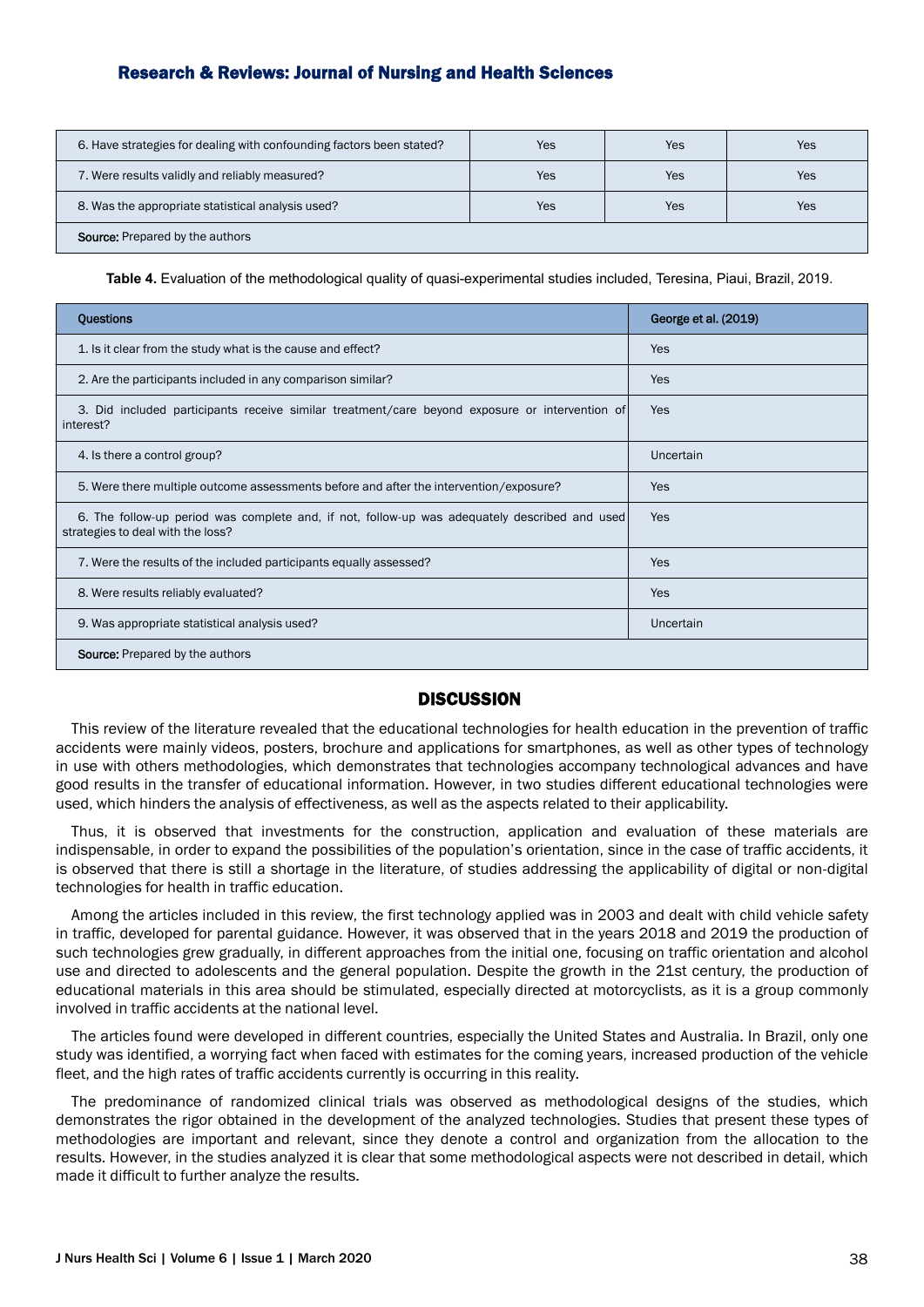Given the above, we highlight the use of new tools in health education of the population and educational technologies that can be effective in this process as well. The importance of knowing the target audience, regardless of the type of technology to be developed, is evident. This knowledge provides greater interaction with the public and adequacy of content with the intended reality.

Another important aspect to consider, as found in the revised literature, is that the language approached in technologies must make it easy for the unaware population to understand so that it can be really effective. In addition, the association of theory with practice as it could be visualized is a strategy that can be used to assimilate past content. Therefore, professionals need to be aware of the ease of use of technologies, because the greater the ease of use, the better the assimilation and dissemination of content.

All studies included in this review used at least one type of educational technology as a method of health education in the prevention of traffic accidents, with different approaches and audiences, which proved to be practical, efficient and accessible. Video, among the technologies analyzed was the most used. Regarding the approach used by researchers to analyze the effects of technologies, the individual appreciation of the results was highlighted.

The effectiveness of a video on road safety of 5-year-old children in Great Britain in 2003 [14] was evaluated, in which the methods used produced no evidence that the video played an effective educational role for both parents and children, after a 30-day post-intervention assessment. However, parents saw video as an effective educational tool.

One of the things that may have contributed to the negative assessment of the educational aspect of the video could be related to methodological issues, as perhaps a month may not have been sufficient to acquire a change in children's knowledge or parental awareness. Another factor of influence would be that the items used in the evaluations are not sensitive to detect change.

Another study conducted between 2006 and 2007 <sup>[15]</sup> with the application of an educational video on child safety education for passengers, to 274 parents in the emergency department, showed significant improvement in the knowledge of the intervention group after one month of evaluation. Despite limitations due to loss of follow-up and selection of initial sample for convenience.

Although the results were statistically significant, education programs solely are not sufficient to effect a change in safety behaviours. It is necessary and understanding of risks of driving, the benefits of safety intervention and the ability the socioeconomic and cultural barriers in the context analyzed. But clearly the impact of education on strengthening knowledge and awareness of the risk of children in parents' vehicles is clearly seen.

Another study conducted in the United States, with educational videos targeted at parents on vehicle safety, resulted in significant gains after a traditional assessment based on knowledge and a realistic simulation of the safety seat installation, if it was done inadequately. The results point out, that the method adopted may teach, demonstrate and facilitate the change of desired behaviour, using modelling of behaviour and providing parents with visual examples, the application context. The format also accommodates busy parent schedules, time constraints, and family obligations, making it a resource for repeated use and reinforcement of knowledge.

In a study to analyze the behaviour, knowledge and attitudes of drivers about accidents with children and vehicles at low speed, it was observed in the pre-intervention that no interviewee was categorized as appropriate behaviour in relation to attitudes towards safe entry of cars as: walk around the car, look around, lock the car, physically hold the child when someone else is driving the vehicle. The importance of educational campaigns with media involvement was evidenced during the study in the post-intervention phase, with a 51% increase in the appropriate behaviour category [16].

It was found in their study on vehicular safety in child transport carried out in Canada that after the intervention there was a significant increase in caregiver knowledge of the correct age to safely transition a child to a forward facing seat as well as the correct height to move from a rear-facing seat to a front-facing seat. Regarding the indication of a professional to guide the use of seats, the participants who had this attitude had a higher chance of knowing about the subject  $^{[17]}$ .

Thus, these tools are of paramount importance for parent education as traffic accidents continue to account for a significant percentage of unintentional child deaths each year and the installation and use of adequate child safety seats can reduce fatal injuries to children of up to 71%, and surveys say about 1 in 5 child passengers use seats that are ageinappropriate. In view of this, prevention programs aimed at the appropriate use of child safety seats are urgently needed, as well as the reach, accessibility, and engagement of parental instructions [14,15,18]

A booklet for traffic education for adolescents was created in  $2017$   $[19]$ , which was divided into different sessions: pedestrians, cyclists, motorcyclists and drivers, road signs and tips, with the respective images directed to each context, which was entitled booklet Traffic Education for Teenagers, as it is a group that commonly exposes itself to traffic risks due to inexperienced behaviours. And it is seen that the dissemination of knowledge about appropriate traffic behaviours is an indispensable tool in the formation and improvement of vehicular driving.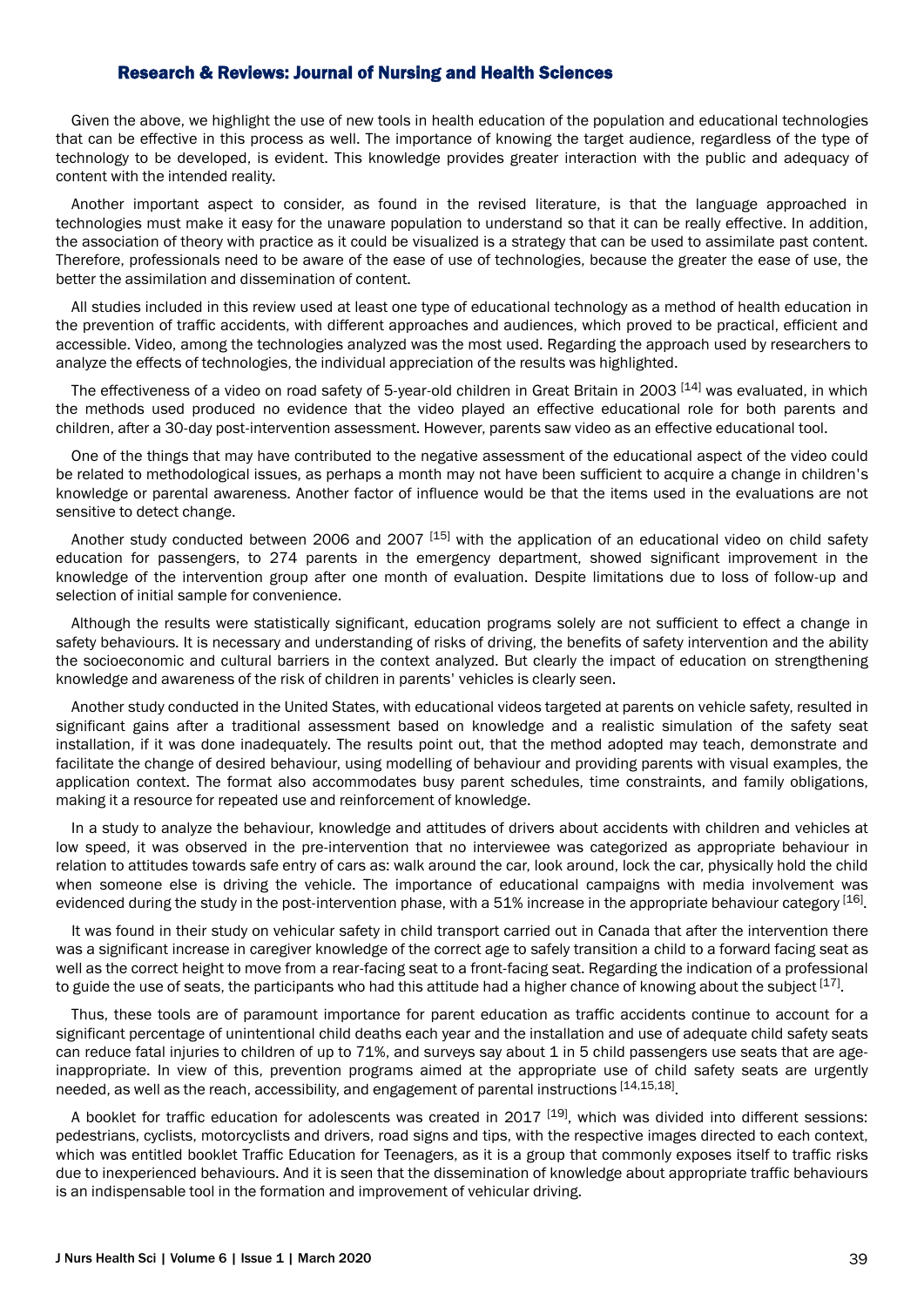It is noteworthy to reassert that the very elements that characterize the adolescent phase and male gender in particular are responsible for the occurrence of traffic accidents, a fact that is commonly related to impulsivity and the need for self-affirmation. It is represented that by the transition between childhood and adulthood changes regarding the affective, emotional and social aspect can make this audience less sensitive to orientation. In this sense, self-care in traffic is often neglected.

The interest of the adolescent public in receiving interventions on risky behaviour is perceived, thus revealing a preference of up to 93% for those presented in the form of technologies, either by telephone, in person or in print. It is seen that this exposes how attractive the use of modernizations in adolescent approach can be, providing opportunities to attract attention not conquered by other educational means. However, the use of the mobile phone is emphasized as an important risk factor for traffic accidents involving young drivers, as they increase the exposure to the risk of accidents as a result of deviation of attention.

A study was conducted in Oueensland, Australia <sup>[20]</sup>, with 114 young drivers aged 17-25 years, for the application of interactive social technology on smartphones. We have seen that not only the use of the mobile device reduces the safety of the direction of conductors, but also affects awareness. However, although they continue to use their cell phones while driving, it is believed that they can do so safely, as young drivers accessed social interactive features, particularly in portable mode, theoretical guidance was necessary to avoid trauma. On the road and the potential loss of young lives.

Another factor that commonly relates to traffic accidents is the use of alcohol and other drugs. Aiming at reducing alcohol consumption and driving after drinking alcohol, a study  $[21]$  conducted an intervention involving a beverage company to develop health education care practices, with a series of visits to public places and a supportive media campaign using different technologies such as billboards, mobile apps, television commercials and more. With this it was possible to achieve a reduction in the monthly percentage of drivers arrested for driving under the influence of alcohol, decline in alcohol accidents in the last 12 months post-intervention period.

In this context, it is emphasized that nursing can act both in traffic health education interventions, as well as in the construction and validation of educational technologies, and that these interventions be applied as a priority, given the epidemiological context and future estimates for traffic accidents. Further, that action such as these must take place continuously and with different methodologies depending on the audience to which it is directed, as well as such measures have the desired effect [19].

As a limitation of this review, we highlight the small number of studies identified in the databases researched and directed to child safety, a fact that restricted the results and directed to this public, as well as the scarcity of studies with educational technologies for children. motorcyclists, because although this type of accident is more frequent in underdeveloped countries, a large portion of the population uses this type of vehicle for cruising and as a working tool, reaffirming its relevance to such discussions and interventions.

#### **CONCLUSION**

The scientific evidence showed that the educational technologies used for health education for the prevention of traffic accidents were varied, but there was a predominance of educational, followed by printed materials and technologies mediated by smartphones and computers about child vehicle safety, focused on transportation and seat placement on vehicles. Studies have shown that contents have been understood and that rates have improved in response to the effectiveness of their use for health education.

It is evident that the national and international scientific literature is still scarce regarding the publication of educational technologies for traffic guidance for the general public, and especially for motorcyclists, who, by the world and Brazilian panorama, are among those with the highest traffic accident rates. Therefore, greater attention to this area is suggested, with the creation and application of new technologies, as well as the evaluation of existing ones in the long term, with verification of changes in behaviour, attitude and practices and, consequently, the elaboration of strategies that may influence their conduct in traffic.

#### REFERENCES

- 1. Dantas GSV, et al. Profile of motorcycle accidents attended by the Mobile Emergency Service in 2014 and 2015 in a municipality in Bahia. Rev Fun Care Online 2019;11:984-991.
- 2. Trujillo-Trejos I, et al. Injuries due to traffic accidents at a health institution in the municipality of Pereira among the years 2014 and 2017. Univ Salud 2019;21:8-18.
- 3. Jesus VF, et al. Causes associated with traffic accidents involving motorcyclists: An integrative review. Nur J Mid Min 2017;7:e1514.